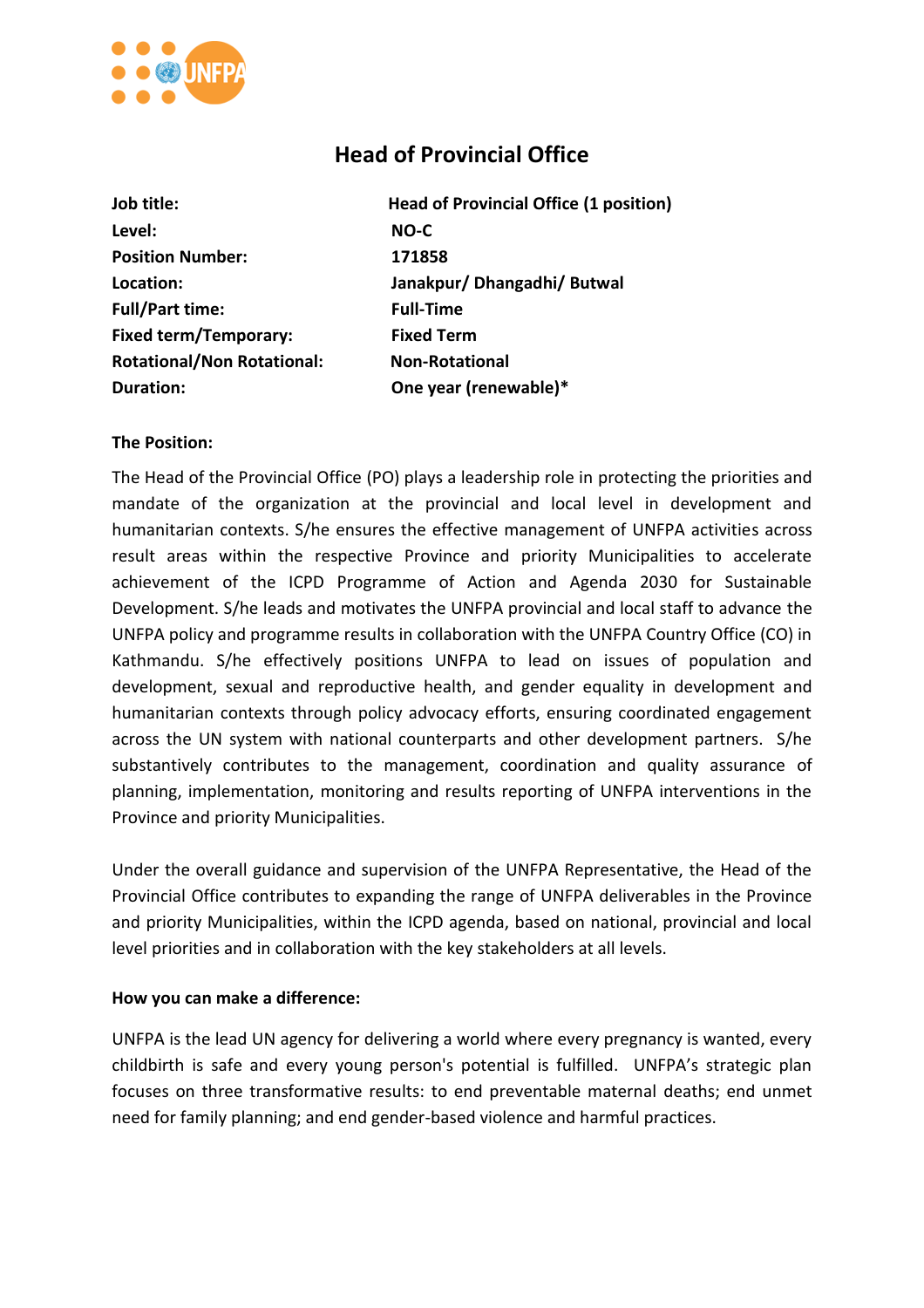

In a world where fundamental human rights are at risk, we need principled and ethical staff, who embody these international norms and standards, and who will defend them courageously and with full conviction.

UNFPA is seeking candidates that transform, inspire and deliver high impact and sustained results; we need staff who uphold UN values as enshrined in its Charter, who are transparent, exceptional in managing the resources entrusted to them and who commit to deliver excellence in programme results.

#### **Job Purpose:**

Nepal is committed to the full implementation of the ICPD Programme of Action and has an enabling policy and legal environment for advancing sexual and reproductive health and rights. However, despite this commitment and concerted efforts by national and development partners including UNFPA, progress towards UNFPA's three transformative results - ending preventable maternal deaths, unmet need for family planning and genderbased violence and harmful practices - has been limited in the last decade

The Head of the PO plays a leadership role in advancing the ICPD Programme of Action at provincial and local level, ensuring the ICPD agenda is integrated in provincial and local development and humanitarian agendas, , through close engagement with the Provincial and Municipal l authorities and other key stakeholders including civil society organization and gender and youth networks. S/he will lead the implementation of the UNFPA-supported programmes in the Province.

# **You would be responsible for:**

# **A. Advocacy and Policy Dialogue:**

- Represents UNFPA at the provincial and local level, conducting advocacy and policy dialogue with Government counterparts, UN system and other development partners to facilitate the positioning of UNFPA on strategic and substantive issues and promote UNFPA's comparative advantage and contributions to the development and humanitarian agendas. ,
- Advocates for provincial and local policies and plans supportive of the ICPD Programme of Action and UNFPA's transformative goals, using evidence-based messages.
- Regularly analyses the socio-economic and political context in the province, including implications for the ICPD agenda and UNFPA-supported programmes and activities, and briefs UNFPA Nepal management team, as needed.
- Advises on and builds strong technical and programme multi-sectoral partnerships, alliances and coalitions with Government, UN system, NGOs and community groups, to advocate for the ICPD Programme of Action and its linkages with Agenda 2030.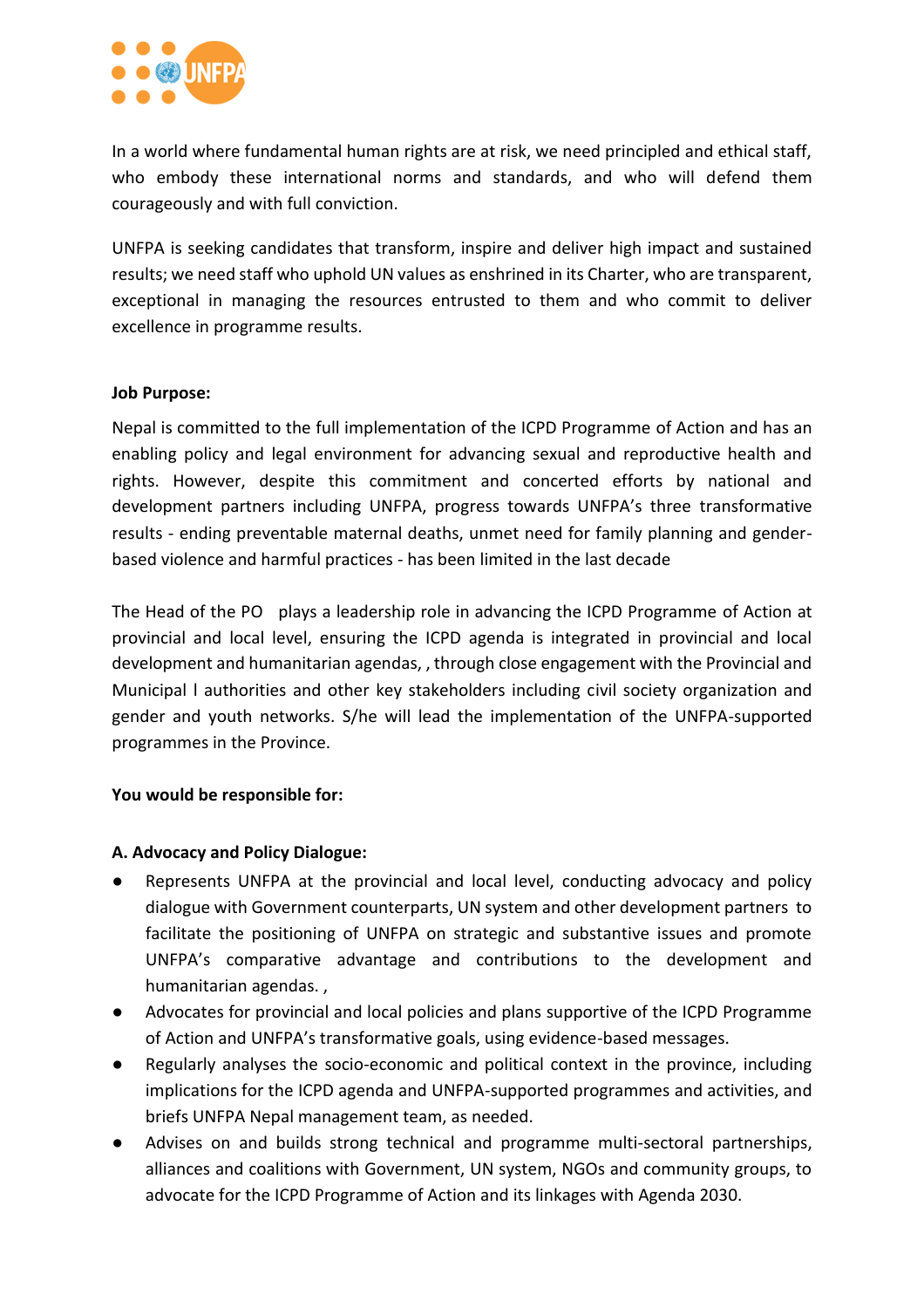

- Advocates for increases in Provincial and local budgetary allocations and expenditures to leverage financing for the ICPD agenda and to ensure sustainability of interventions.
- Coordinates and participates in provincial and local level UN system wide and development partner discussions on the SDGs and represents UNFPA in inter-agency meetings including in humanitarian settings, ensuring smooth cooperation and coherence among UN partners.
- Provides strategic inputs towards advocacy efforts of UNFPA Nepal by preparing or reviewing relevant documentation, i.e. project summaries, conference papers, speeches, press releases, donor profiles and participates in provincial and local level meetings, public events and field visits.

#### **B**. **Programme Management and Coordination:**

- Acts as the principal adviser on provincial level issues to the UNFPA Representative and management team of UNFPA Nepal.
- Coordinates the implementation of the UNFPA supported programmes in the respective Province and Municipalities, ensuring appropriate policies and procedures are applied by UNFPA and the implementing partners, and appropriate monitoring and oversight mechanisms and systems are established and fully implemented.
- Leads the engagement with provincial and local level implementing partners, ensuring they are informed of UNFPA's priorities and programmes, policies and procedures, so that proposals and implementation are aligned to UNFPA programme results, in development and humanitarian contexts.
- In consultation with the UNFPA CO in Kathmandu CO team, leads humanitarian preparedness and response interventions in the province, ensuring adequate attention is given to the needs of women and girls during emergencies.
- Actively promotes and supports the participation of civil society and private sector in development and humanitarian processes at provincial and local level.
- Ensures compliance of programme implementation with UNFPA corporate programme and operations policies and guidelines, and assesses the implications of any new policies and guidelines on programme delivery, ensuring their integration, as relevant.
- Provides technical guidance to ensure that programmes are rights-based, genderresponsive and inclusive and draw on global good practices
- Participates in the formulation of the annual work plans; ensures application of resultsbased management and quality assurance procedures; and monitors the day-to-day implementation of work plans through consultations, correspondence and field visits, ensuring the efficient and effective use of resources.
- Analyzes progress, technical and other substantive reports from provincial and local level implementing partners and other stakeholders and recommends required follow-up and/or corrective actions.
- Contributes substantially and strategically to UNFPA Nepal resource mobilization initiatives; assists in the formulation and implementation of a resource mobilization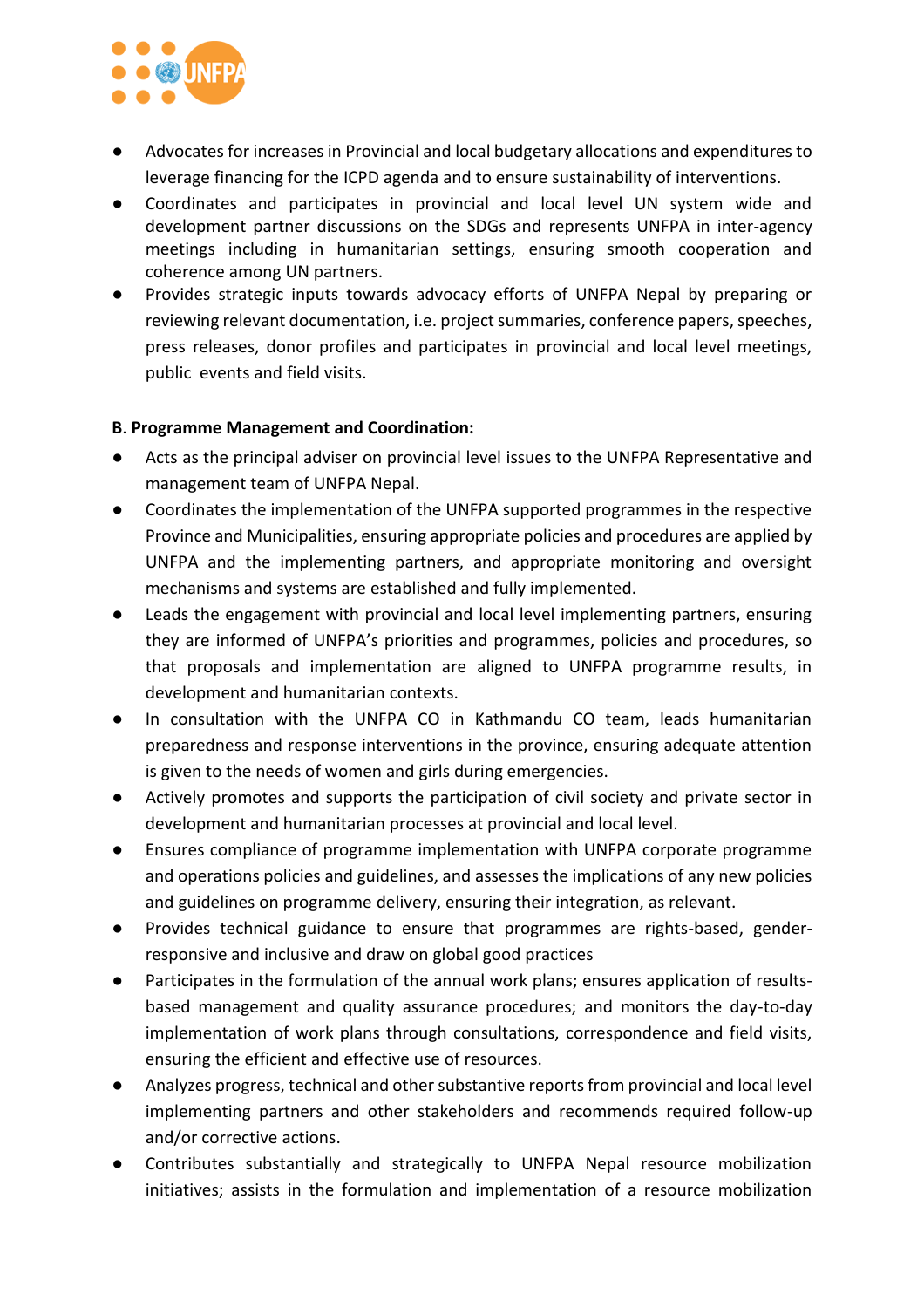

strategy and proposals for the country; and mobilizes resources at provincial and local level for the sustainability of UNFPA-supported programmes.

● Under the guidance of the UNFPA communications staff, works with the provincial and local media agencies and journalists to publicize UNFPA's work through a variety of channels, including social media.

# **C. Provincial Office Management & Leadership:**

- Promotes a learning environment and systematic information sharing among UNFPA staff and ensures effective knowledge management strategies are implemented by the provincial and local staff, capturing, and sharing lessons learned and good practices to guide policies and programmes.
- Fosters a culture of open communication and transparency, and maintains a motivated workforce.
- Supervises and guides provincial and local staff and ensures a high standard of staff management within the team using a participatory and constructive approach.
- Undertakes capacity building for UNFPA staff and counterparts on issues pertaining to programme and financial management and for policy advocacy goals.
- Identifies talent and mentors and/or coaches staff for career development and encourages a culture of learning and accountability.
- Establishes and maintains a harmonious working environment; seeks to strengthen team-building by encouraging active participation and interaction at all levels; fosters staff motivation, development and empowerment; and leads by example.
- Establishes a provincial security plan and business continuity plan in line with UN procedures and requirements.
- Ensures an ethics-based approach to management of all human and financial resources.

Carry out any other duties as may be required by UNFPA leadership.

# **Qualifications and Experience:**

#### **Education:**

Advanced degree in Development Studies, Political Science, Public Policy, Public Health, Population Studies, or other related social science discipline.

# **Knowledge and Experience:**

Five years of progressively responsible professional experience in the field of development management, including programme design, appraisal, budget management, and people skills.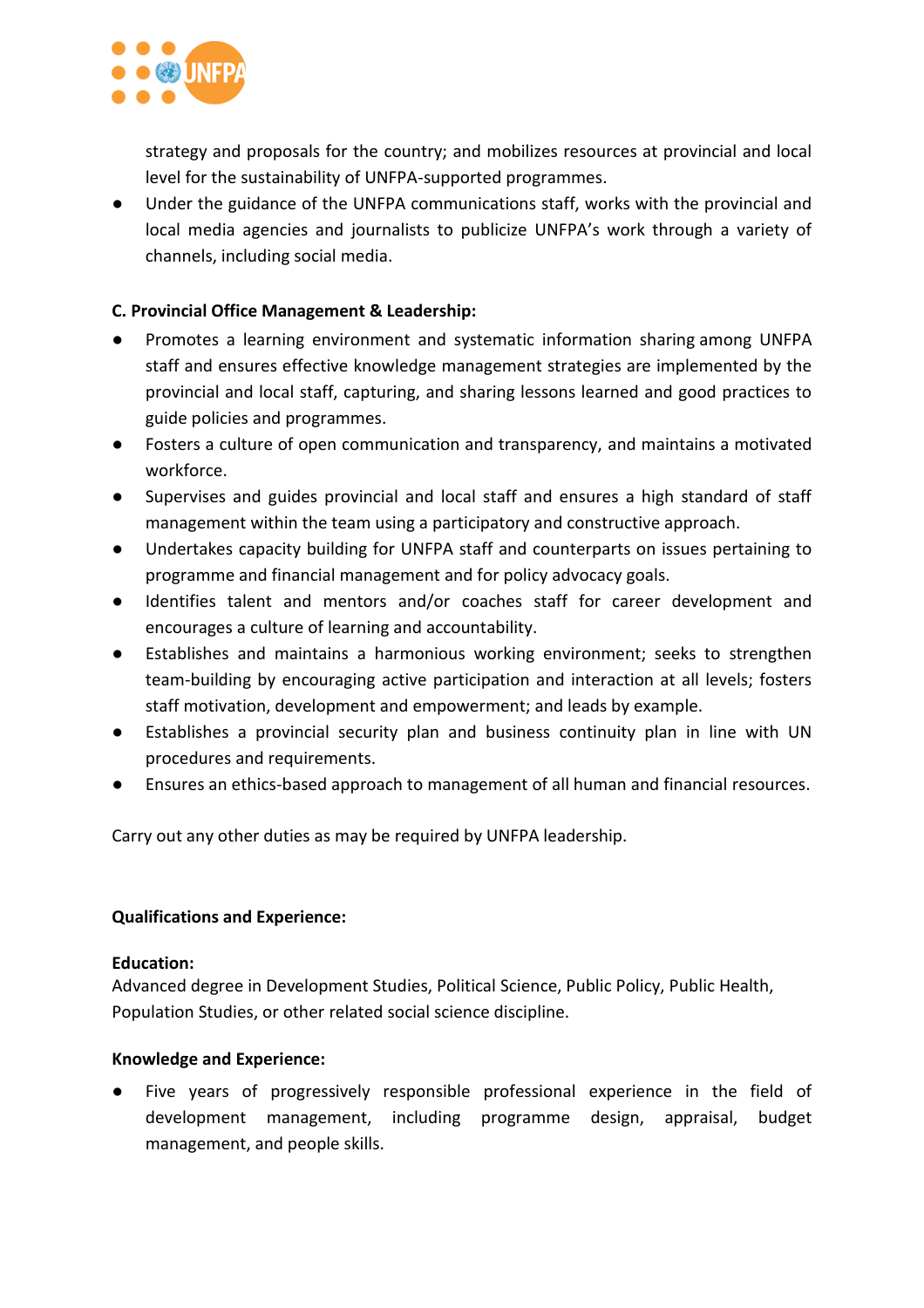

- Demonstrated experience in coordination and liaison with government counterparts, non government organizations, UN agencies, private sector, development partners and community based organizations;
- Demonstrated ability to refine programme design to ensure alignment of programme objectives to national priorities and capacities;
- Experience in programme management including experience in large multi-sectoral projects, designing and appraising proposals and actively liaising with relevant and potential project partners;
- Strong track record of programme leadership, and proven ability to manage complex programmes and produce demonstrable results, with shared visions and goals;
- Understanding of human rights and gender equality dimensions in programme design and implementation;
- Proven experience in coordinating/managing and motivating a multi-disciplinary team of staff, experts and consultants;
- Possess excellent interpersonal, negotiating, intercultural communication skills and political acumen;
- Demonstrated expertise in advocacy and policy dialogue is desirable;
- Field experience is highly desirable;
- Prior experience in the UN system is an asset.

# **Languages:**

Proficiency in English and Nepali is required. Working knowledge of another UN language an asset.

# **Required Competencies:**

| <b>Values:</b><br>Exemplifying integrity,<br>$\bullet$<br>Demonstrating commitment to UNFPA<br>and the UN system,<br>• Embracing cultural diversity,<br>• Embracing change | <b>Functional Competencies:</b><br>Advocacy/ Advancing a policy-oriented<br>$\bullet$<br>agenda<br>Leveraging the resources of national<br>$\bullet$<br>governments and partners/ building<br>strategic alliances and partnerships<br>Delivering results-based programme<br>$\bullet$<br>Internal and external communication<br>$\bullet$<br>and advocacy for results mobilisation |
|----------------------------------------------------------------------------------------------------------------------------------------------------------------------------|------------------------------------------------------------------------------------------------------------------------------------------------------------------------------------------------------------------------------------------------------------------------------------------------------------------------------------------------------------------------------------|
|                                                                                                                                                                            |                                                                                                                                                                                                                                                                                                                                                                                    |